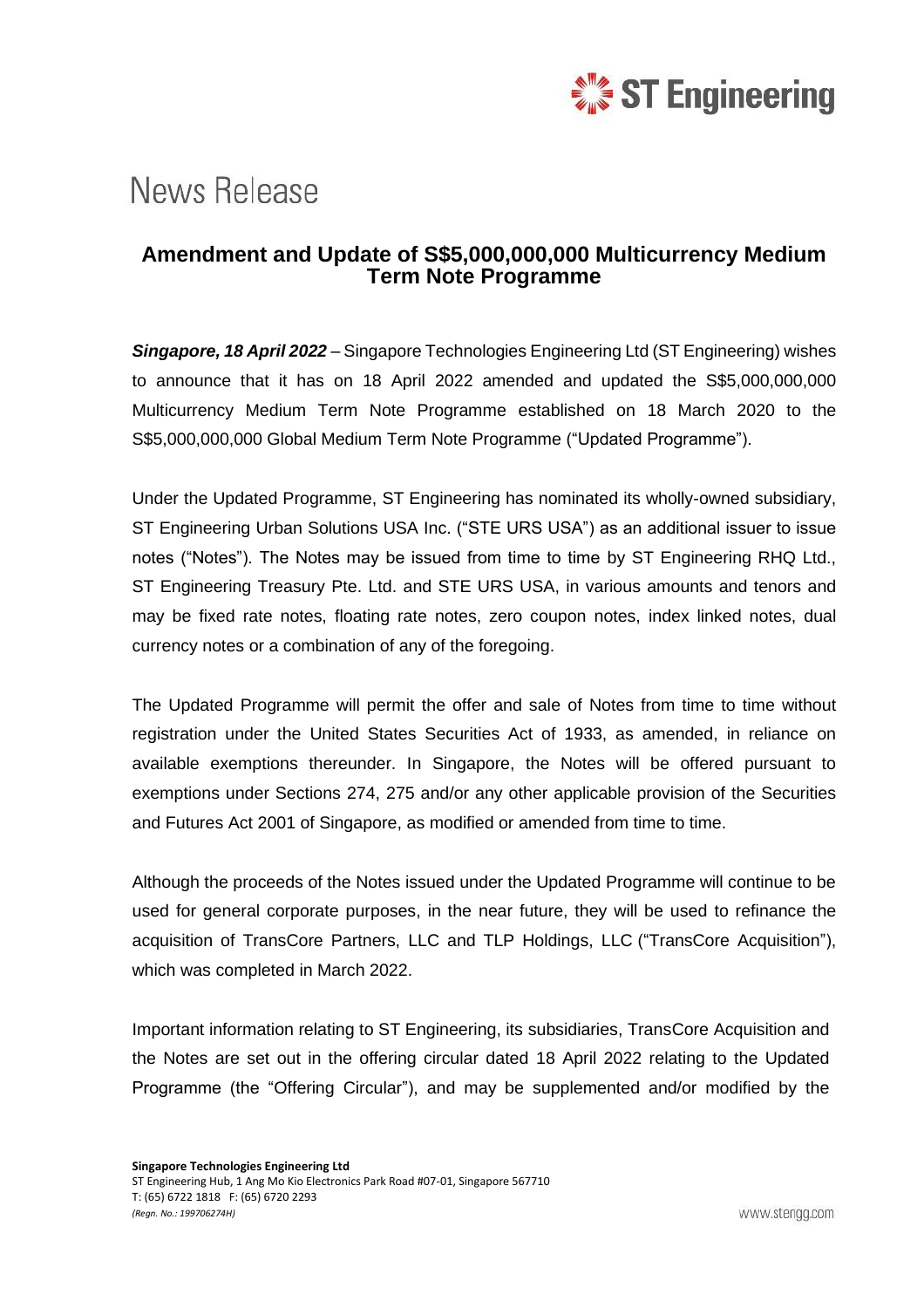applicable pricing supplement of the relevant issue of Notes. A copy of the Offering Circular has been attached to this announcement for reference.

Approval in-principle has been received from the Singapore Exchange Securities Trading Limited ("SGX-ST") for the addition of STE URS USA as a new issuer under the Updated Programme. Application will be made to the SGX-ST for the listing and quotation of any Notes which are agreed on or prior to the time of issue thereof to be so listed on the SGX-ST. Such permission will be granted when such Notes have been admitted to the Official List of the SGX-ST. The SGX-ST assumes no responsibility for the correctness of any of the statements made or opinions expressed or reports contained in the Offering Circular. There is no assurance that the application to the SGX-ST for the listing of any Notes will be approved. Admission to the Official List of the SGX-ST and quotation of any Notes on the SGX-ST are not to be taken as an indication of the merits of the relevant Issuer, the Guarantor, the Updated Programme or the Notes.

This announcement is not an offer of securities for sale in the United States or elsewhere. The Notes are not being registered under the U.S. Securities Act of 1933, as amended (the "Securities Act") and are available only to investors who are either (1) qualified institutional buyers (within the meaning of Rule 144A under the Securities Act); (2) "accredited investors" (as defined in Rule  $501(a)(1)$ ,  $(2)$ ,  $(3)$  or  $(7)$  under the Securities Act) or  $(3)$  addressees purchasing the Notes outside the United States and in respect of any offering of Notes under Category 2 of Regulation S of the Securities Act, who are non-U.S. Persons (as defined in Regulation S under the Securities Act), in an offshore transaction in reliance on Regulation S under the Securities Act.

\*\*\*\*\*

**ST Engineering** is a global technology, defence and engineering group with a diverse portfolio of businesses across the aerospace, smart city, defence and public security segments. The Group harnesses technology and innovation to solve real-world problems, enabling a more secure and sustainable world. Headquartered in Singapore, it has operations spanning across Asia, Europe, the Middle East and the U.S., serving customers in more than 100 countries. ST Engineering reported revenue of \$7.7b in FY2021 and ranks among the largest companies listed on the Singapore Exchange. It is a component stock of the FTSE Straits Times Index, MSCI Singapore, iEdge SG ESG Transparency Index and iEdge SG ESG Leaders Index.